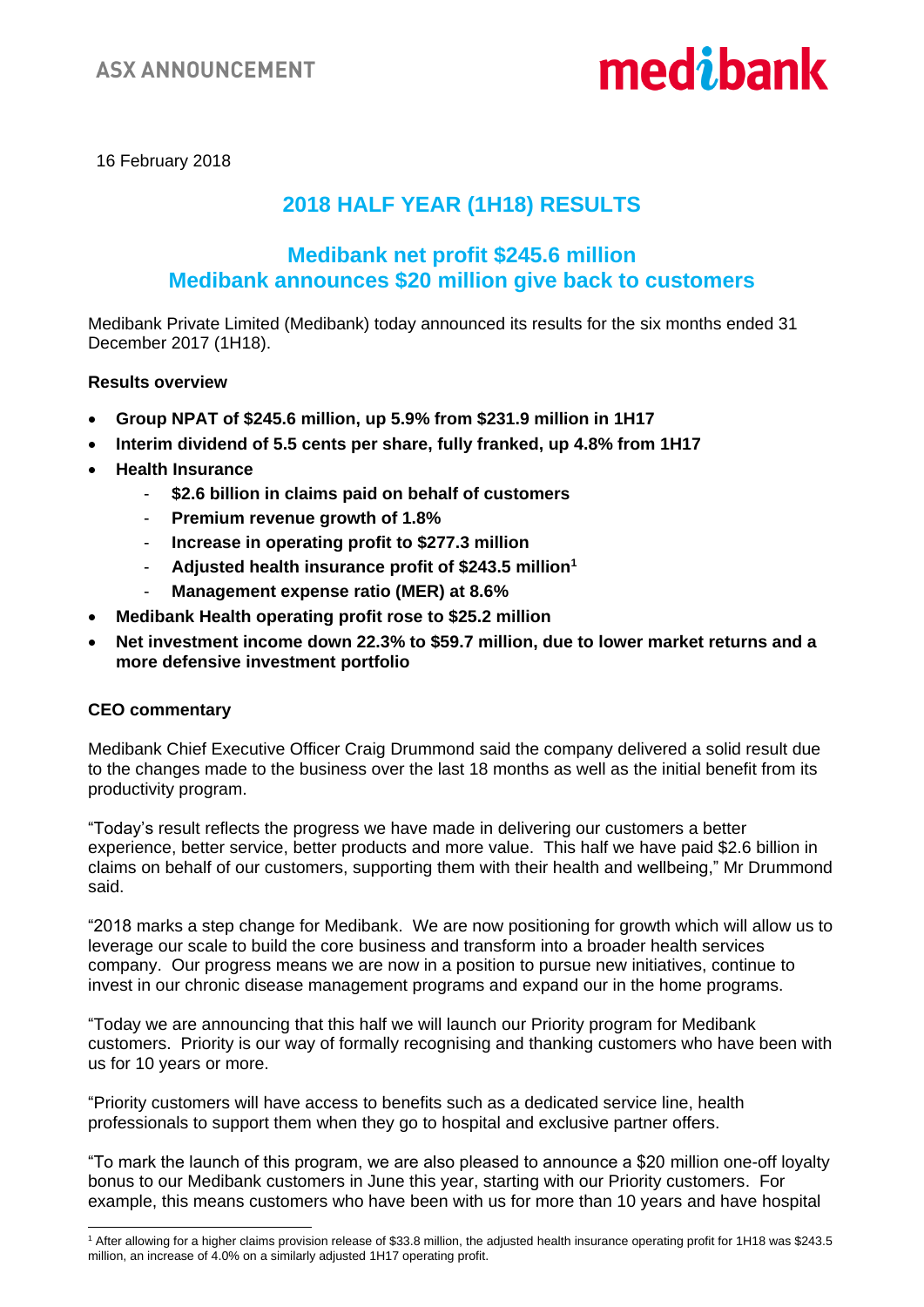and extras cover, will be able to put the bonus towards increasing their extras limits or seeing a physiotherapist.

"One in every two Australians has private health insurance and they have it for peace of mind, but we know affordability is a key issue. That is why we have been focused on reducing our own costs to keep premium increases down. We are on track to deliver the commitment we made in August 2017 to reduce waste, with management expenses down 1.9% in our health insurance business this half.

"We have just delivered our lowest premium increase in 17 years, because of the work we have done to cut our own costs and because we passed on 100% of savings from prostheses reforms.

"There is urgency for further structural reform to the health system to maintain the downward pressure on health costs and premiums and we are looking forward to working with the committees established by the Federal Government into out of pocket costs and low value care.

"Improving affordability remains a key focus and we need to keep working even harder to deliver on this promise for our customers."

### **Group**

Group NPAT increased 5.9% to \$245.6 million (1H17: \$231.9 million), with solid results from the Health Insurance and Medibank Health businesses more than offsetting lower net investment income.

#### **Health Insurance**

Health Insurance operating profit increased to \$277.3 million, up from \$249.4 million in 1H17. After allowing for a claims provision release from FY17 of \$33.8 million, the adjusted operating profit for 1H18 was \$243.5 million, an increase of 4.0% on a similarly adjusted 1H17 operating profit of \$234.2 million.

Health Insurance premium revenue was up 1.8% to \$3,175.1 million. Industry volume growth continued to slow, which is indicative of the challenging affordability conditions being experienced. Encouragingly, the Medibank brand showed an improvement in the customer acquisition rate and a lower lapse rate, reflecting the pleasing performance of new products and improved customer service and value. The ahm brand continued its significant growth in acquisition rate, partly offset by a higher lapse rate, which is closely aligned to its overall policyholder growth rate.

Health claims rose by 1.3% to \$2.6 billion for the half year, reflecting prostheses cost savings, moderating hospitalisation utilisation growth, a higher claims provision release and lower risk equalisation receipts.

Management expenses fell by 1.9% to \$273.2 million, with the MER down from 8.9% to 8.6%. Higher depreciation and amortisation charges were more than offset by a decline in operating expenses of 3.4%.

# **Medibank Health**

Medibank Health revenue rose by 4.5% to \$291.9 million and operating profit increased by 45.7% to \$25.2 million, reflecting an improvement in operating performance across all businesses, including the acquisition of HealthStrong and an increased contribution from our diversified insurance businesses.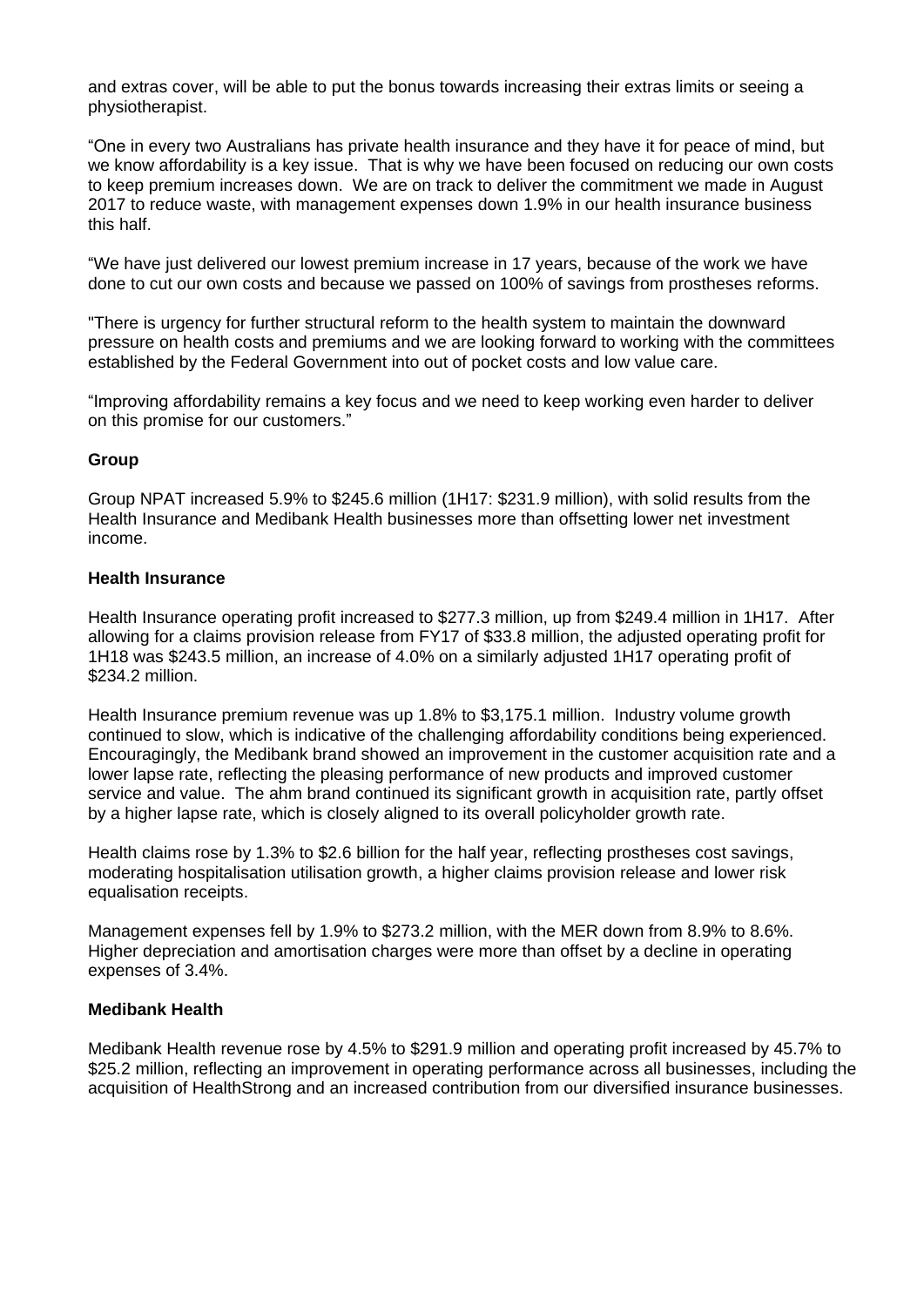#### **Investment income**

Net investment income fell by 22.3% to \$59.7 million, principally due to lower equity and credit market returns and a more defensive portfolio position.

#### **Capital**

Health Insurance related capital as at 31 December 2017 was \$895.3 million, representing 14% of premium revenue, which is at the top end of the Board's stated target range of 12% to 14%.

### **Dividend**

The Board has declared an interim dividend of 5.50 cents per share, fully franked. This represents a payout ratio of 64.6% of underlying NPAT. The Board remains committed to a full year target payout ratio between 70 to 80% of annual underlying NPAT. For the 2018 financial year the dividend payout is expected to be towards the top end of the stated target range.

2018 interim dividend dates:

| Ex-dividend date | Tuesday, 6 March 2018    |
|------------------|--------------------------|
| Payment date     | Wednesday, 28 March 2018 |

#### **Health Insurance outlook**

Similar underlying revenue trends to the first half are expected for the FY18 result, adjusted for the 3.88% rate change on 1 April. No material change is expected in hospital utilisation growth in the second half, while ancillary utilisation growth is expected to be moderately lower. Management expenses are expected to be slightly higher in the second half, while full year management expenses are expected to be below those recorded in 2017.

#### **Investor briefing**

Medibank will conduct an investor briefing on the 1H18 results today at 9.30am (AEDT). The investor presentation will be available, along with access to the webcast of the briefing, on Medibank's website at [http://www.medibank.com.au/about/investor-centre/results-reports.](http://www.medibank.com.au/about/investor-centre/results-reports)

#### **Further enquiries**

**For media** Emily Ritchie Head of Media, External Affairs Mob: +61 429 642 418 Email: emily.ritchie@medibank.com.au **For investors/analysts** Peter Kopanidis General Manager, Corporate Finance Tel: +61 3 8622 5451 Email: peter.kopanidis@medibank.com.au